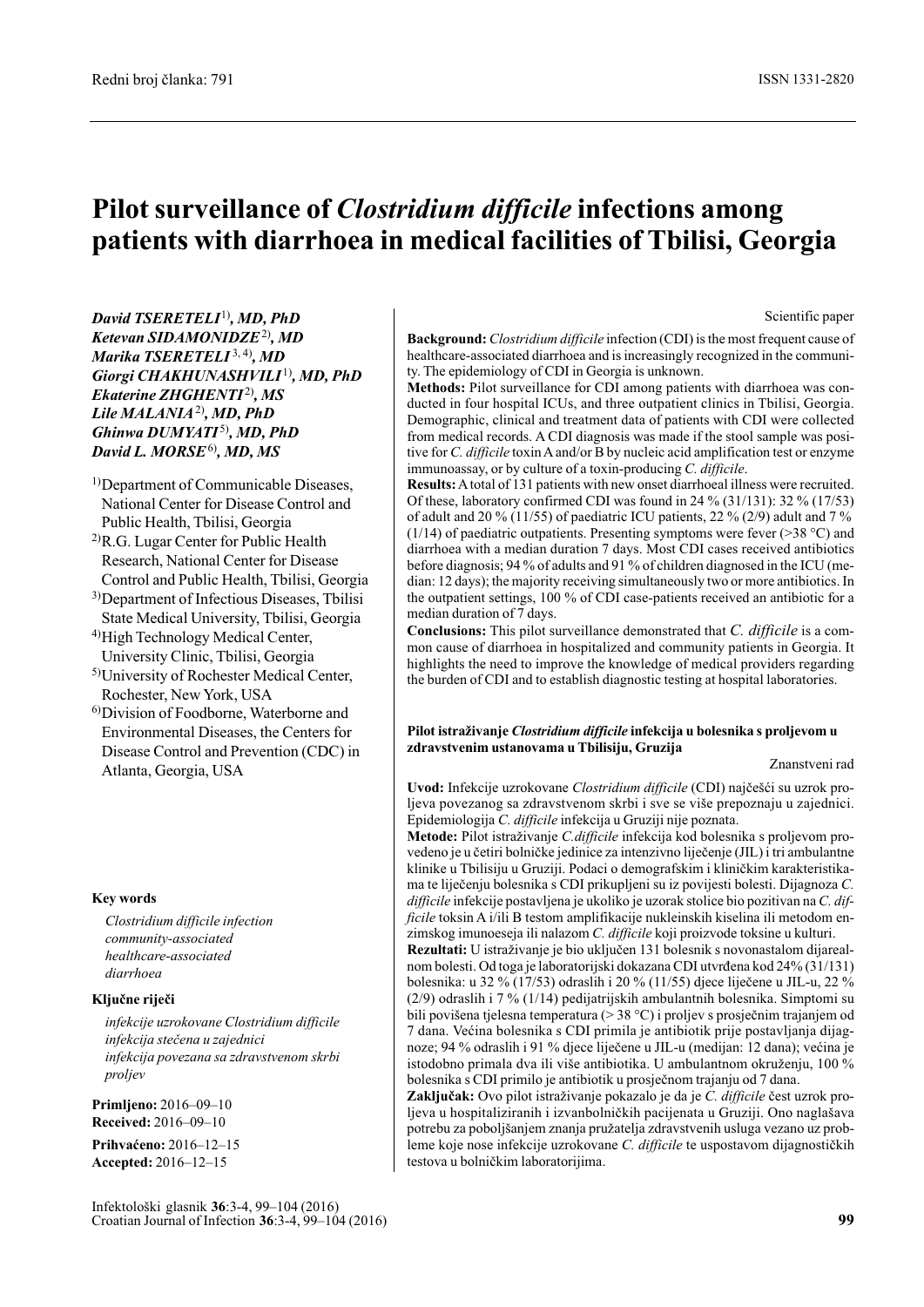## Background

Clostridium difficile is reported to be the most frequent cause of health care-associated diarrhoea in hospitalized patients worldwide leading to significant economic costs on healthcare systems  $[1 - 10]$ . Clostridium difficile infections (CDI) are also increasingly recognized in the community [11]. In the United States, CDI is responsible annually for 450,000 infections and is associated with 29,000 deaths [12]. In comparison, the epidemiology of CDI in Georgia is not well known due to unfamiliarity of the medical staff with this infection and lack of diagnostic tests. This report describes a pilot surveillance study for CDI in patients with diarrhoea in several hospitals and outpatient offices undertaken to elucidate if C. difficile is endemic in Tbilisi, Georgia.

## Methods

From March 1, 2014 through February 29, 2016, a surveillance for CDI among patients with diarrhoea was conducted in four hospital intensive care units (ICU) and three outpatient clinics in Tbilisi, Georgia. Two adults and two paediatric hospitals with the largest number of beds in Georgia and the presence of an ICU were enrolled in the study. The adult hospitals had 382 and 259 beds, respectively, including 22 and 14 ICU beds. The paediatric hospitals had 319 and 170 beds, respectively, including 32 and 20 ICU beds. The surveillance was limited to patients admitted to the ICU for ease of recruiting patients and due to the short length of stay in units outside the ICU. Four outpatient general medicine and paediatric offices were also recruited. Patients aged less than 12 months were excluded due to the high rate of C. *difficile* colonization during infancy.

The protocol was approved by the hospital research boards, and signed consents were obtained from patients or patients' family members.

## Definitions

Patients with diarrhoea, defined as at least 3 or more unformed stools in 24 hours were diagnosed with CDI if they had a positive laboratory test result for C. difficile toxin A and/or B by molecular assay (nucleic acid amplification tests, NAAT) or enzyme immunoassay, or by culture of a toxin-producing C. difficile organism  $[13 - 14]$ .

Patients were classified as community-associated (CA-CDI) or healthcare-associated (HA-CDI) depending on the location of diarrhoea onset and a history of previous exposure to healthcare. CA-CDI was defined as a patient with symptom onset in the community, provided that symptom onset was more than 12 weeks after the last discharge from a healthcare facility [13, 14]. HA-CDI was defined as a patient with symptom onset 48 hours or more after admission to a healthcare facility.

## Data collection and analysis

Physicians recruited all patients in ICU with diarrhoea; all patients (or their family members) who were approached in the study gave consent. After informed consent, data was collected from medical records using a case report form. Data abstraction was performed by hospital physicians trained about CDI and this project. Data included patient's age and sex, underlying conditions, admission date, dates of prior hospitalization, specimen date(s), procedures, and clinical signs and symptoms of CDI and exposure to antimicrobial therapy, antacids, and chemotherapy. Data was entered into a database by project epidemiologists and analyzed using a SPSS 20.0 software package.

## Specimen collection and testing

Because microbiological laboratories at the participating hospitals and clinics were unable to conduct CDI diagnostic testing, stool specimens were submitted in clean, watertight containers to the Richard Lugar Central Reference Public Health laboratory, Tbilisi, Georgia for testing. Only liquid stool was accepted. Sample collection was conducted as soon as possible after onset of symptoms. If rapid testing was not feasible, specimens were stored at 40 °C (for up to 24 hours of collection) or frozen at  $-20$  °C if the stool could not be processed within 24 hours of collection.

## Enzyme-linked immunosorbent assays

In-vitro production of toxins A and B was measured by enzyme-linked immunosorbent assays (ELISA) (tgcBIOMICS GmbH) performed on stool specimens. Because this was one of the first times this type of testing was performed in Georgia and the incidence of CDI is not well-recognized, for further confirmation, specimens positive by ELISA underwent a second step confirmatory PCR test. Those with positives on both tests were considered as true positives in the analysis.

## Molecular detection of the C. difficile glutamate dehydrogenase (GDH) and toxin genes

Bacterial DNA was isolated from stool samples using Fecal DNA Miniprep kit (Zymo Research). Each sample was tested for the presence of the C. difficile glutamate dehydrogenase (GDH) gene (gluD), and toxin genes (tcdA and tcdB) using polymerase chain reaction (PCR). For detection of gluD, the primers were GluD-s (5'-GTCTTG-GATGGTTGATGAGTAC-3') and GluD-as (5'-TTCC-TAATTTAGCAGCAGCTTC-3') [15]. The tcdA gene was detected using in-house primers Tox-A-s (5'-TGTTG-GAATAGGTGCTGAAG-3') and Tox-A-ss (5'-AGATG-GAGATGAGAAAAAGTGA-3') whereas the tcdB gene was detected using primers NK104 (5'-GTGTAGCAAT-GAAAGTCCAAGTTTACGC-3') and NK105 (5'-CACT-TAGCTCTTTGAT TGCTGCACCT-3') [16].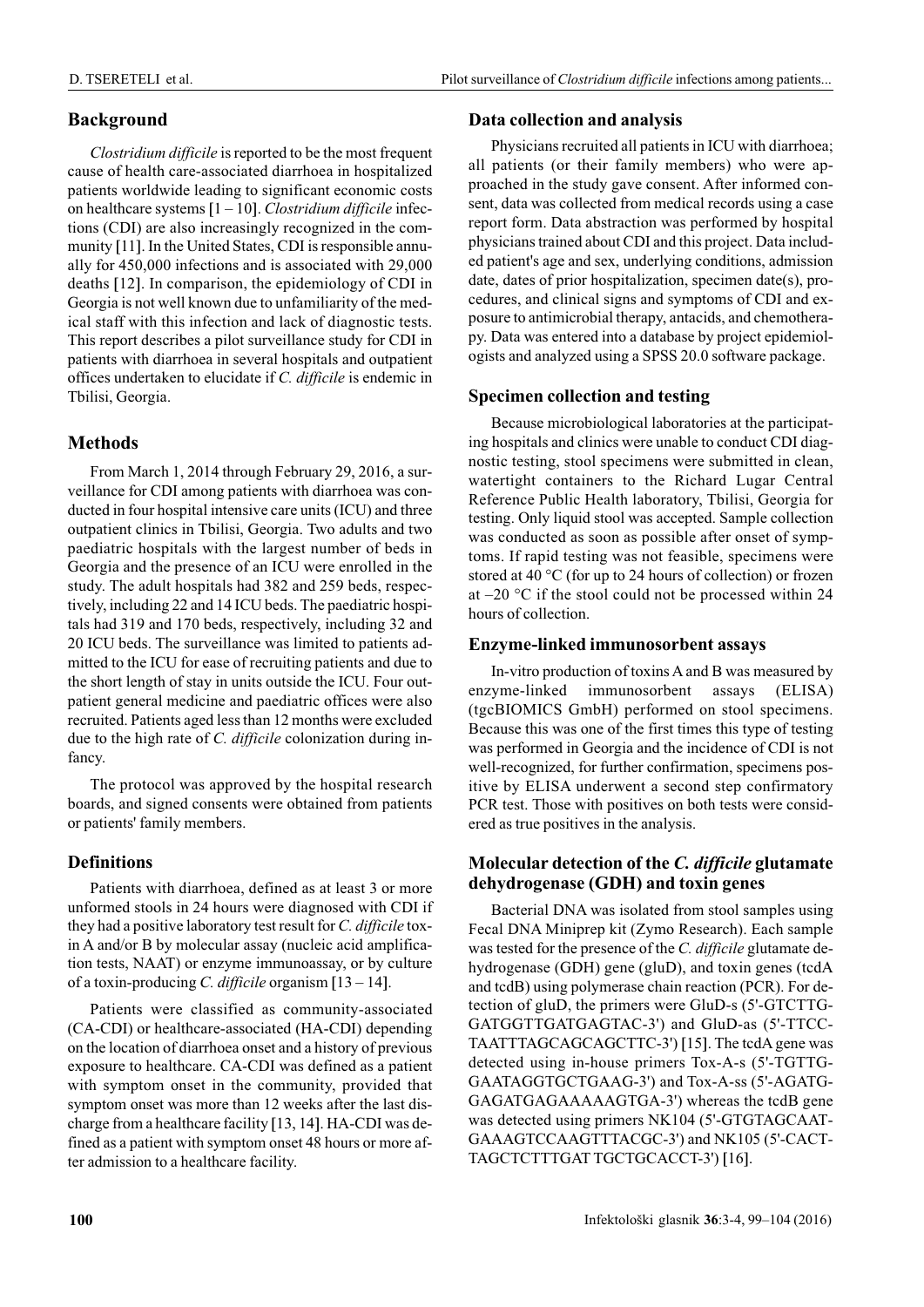- Table 1. Percentage of patients with diarrhoea with laboratory diagnosed Clostridium difficile infections, Tbilisi, Georgia, March 2014 – February 2016
- Tablica 1. Postotak bolesnika s proljevom i laboratorijski dokazanom infekcijom uzrokovanom Clostridium difficile u Tbilisiju. Gruzija, u razdoblju od ožujka 2014. g. do veljače 2016. g.

| <b>Surveillance Site</b>           | Number of patients recruited | Laboratory confirmed CDI No. | $\frac{6}{9}$ |
|------------------------------------|------------------------------|------------------------------|---------------|
| <b>Hospital ICU subtotals</b>      | 108                          | 28                           | 26            |
| <b>Adult Hospital ICUs</b>         | 53                           | 17                           | 32            |
| Children hospital ICUs             | 55                           |                              | 20            |
| <b>Outpatient office subtotals</b> | 23                           |                              | 13            |
| Adult outpatient clinic            | q                            |                              | 22            |
| Paediatric outpatient clinic       | 14                           |                              |               |
| <b>Overall Total</b>               | 131                          | 31                           | 24            |

## Bacteriology and antimicrobial susceptibility testing

Stool specimens from patients with diarrhoea were cultured anaerobically using a selective microbial medium, chromlD C. difficile agar (bioMerieux, France) [17]. Pretreatment of stools with ethanol-shock (equal volumes of ethanol and faeces mixed for 1 hr before inoculation) was performed to increase the sensitivity of culture [18]. Colonies of C. difficile were selected from culture plates based on their typical morphology (ground glass appearance) and confirmed as gram-positive rod-shaped bacilli by Gram staining.

Isolates were tested for antimicrobial susceptibility against metronidazole, clindamycin, moxifloxacin and vancomycin using epsilon test (E-test) strips (bioMerieux, France). A suspension of C. difficile equivalent to 1 McFarland turbidity standard was swabbed on Brucella agar plates supplemented with hemin and vitamin K1. An Etest strip was applied onto the agar surface of each plate and incubated in an anaerobic atmosphere at 37 °C. The breakpoints were based on epidemiological cut-off values recommended by the European Committee on Antimicrobial Susceptibility Testing (EUCAST, http://www.eucast.org/). The clinical breakpoints used for metronidazole and vancomycin were  $\leq 2$  mg/L for susceptible, and > 2 mg/L for resistant. An epidemiological cut-off used to define susceptibility for moxifloxacin was  $\leq 4$  mg/L, while for clindamycin  $\leq 16$  mg/L.

#### **Results**

#### Clinical characteristics of CDI patients:

During the 24-month study period, 131 patients with new onset diarrhoeal disease were recruited (Table 1): 53 at an adult ICU, 55 at a children's ICU; 9 at adult outpatient clinics and 14 at paediatric outpatient clinics. Of the 62 adults, 36 were male (58 %), 26 female (42 %); of the 69 children, 36 were male (52 %) and 33 (48 %) were female.

Of the 131 patients, 31 were confirmed as CDI by laboratory testing (see laboratory findings below). Of the 17 adult hospital ICU HA-CDI patients, 6 (35 %) were 60 years or older, the median age was 51 years (range: 26 – 78 years), and the female to male ratio was 0.4. Symptoms of CDI included: fever with a temperature 38 °C in 16 cases (94 %), mild-moderate diarrhoea in 14 cases (82 %) (5 – 10 watery stools a day), and severe diarrhoea in three cases (18 %) (>10 watery stools a day). The median duration of diarrhoea was 7 days (range: 4 – 18 days). None of the patients received C. difficile specific treatment before stool specimens were collected, but all were treated with standard CDI regimens once a diagnosis was made, either oral metronidazole or vancomycin. All patients were discharged from the hospitals, none required colectomy and none died.

Of the 11 children hospitalized in the ICU as HA-CDI patients, 9 (82 %) were two years old and older, the median age was 2 years (range:  $1 - 11$  years), and the female to male ratio was 4.5. Nine patients (82 %) were discharged from hospitals, two died (18 %), both cases of death were not related to CDI. Seven patients (64 %) had mild-moderate diarrhoea  $(5 - 10$  watery stools a day), and four patients (36 %) had severe diarrhoea (>10 watery stools a day), all patients had fever with a temperature >38 °C. The median duration of diarrhoea was 7 days (range: 5 – 10 days).

HA-CDI patients were diagnosed  $8 - 43$  (median: 17) days after hospital admission and  $8-35$  (median: 12) days after ICU admission. None had onset of diarrhoea within 48 hrs of admission.

Thirteen  $(77\%)$  of the adults and 10 (91 %) of the children hospitalized with CDI were intubated. One (6 %)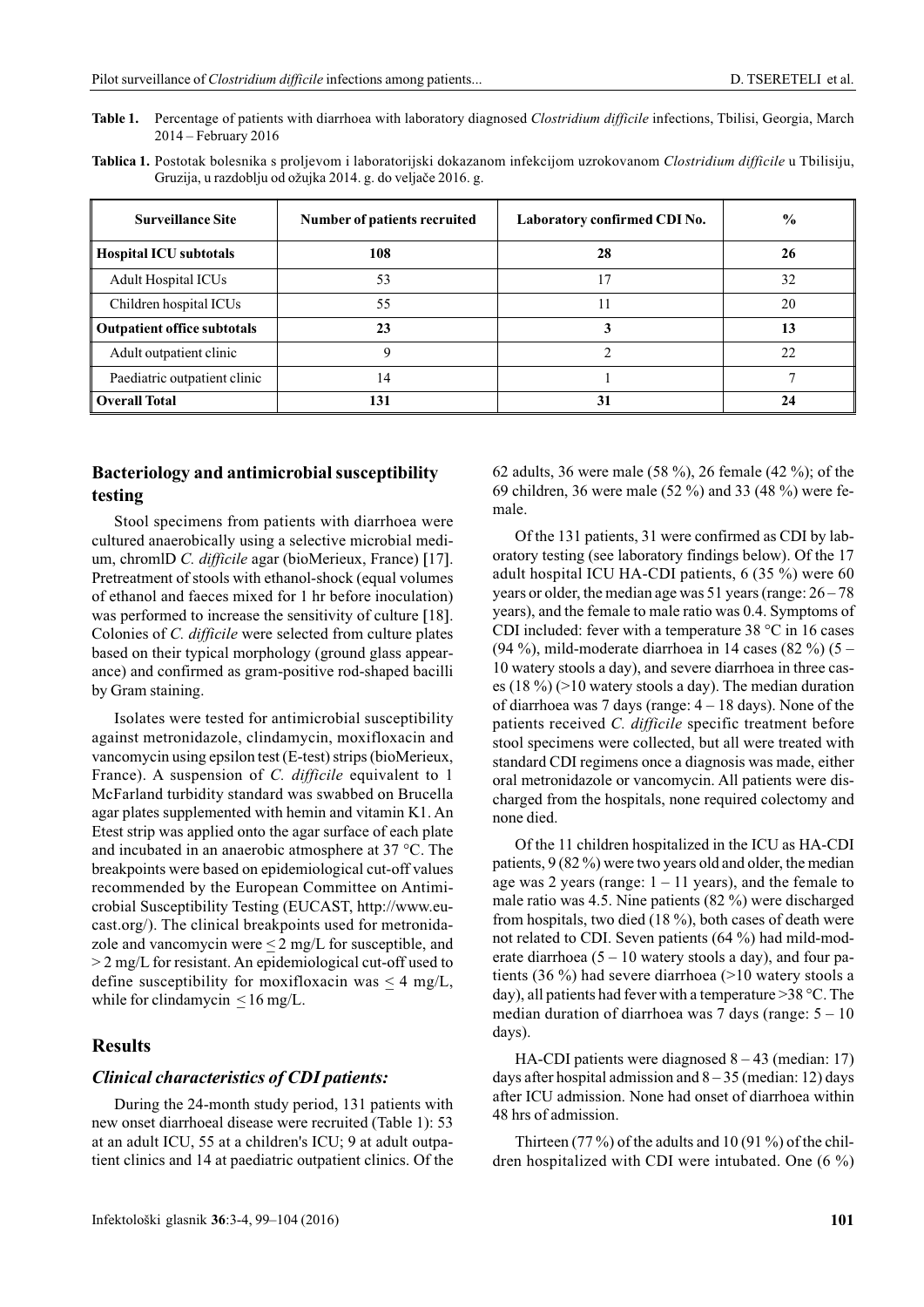adult and three (27 %) paediatric CDI patients underwent hemodialysis.

Admitting diagnoses of adult hospitalized ICU CDI patients most frequently included brain injury (47 %), lower respiratory disease (12 %), trauma (12), sepsis (6 %), gastrointestinal tract disease  $(6\%)$ , hysterectomy  $(6\%)$ , and cardiovascular disease (6 %). Nine (53 %) adults with CDI had underlying comorbid conditions: most frequent were neurological diseases  $4(45\%)$ ; one patient  $(11\%)$  reported each of the following: diabetes, urinary tract infection, hepatitis C, epilepsy, and Parkinson's disease.

Children hospitalized in the ICU with CDI most frequently had diagnoses of lower respiratory tract diseases  $(64 \%)$ , renal failure  $(27 \%)$ , and cardiovascular diseases (9 %). Five (46 %) children had an underlying comorbid illness; these included anorexia, cancer, cerebral palsy, congenital heart defect and epilepsy.

All three CA-CDI patients presented to the outpatient office for evaluation of prolonged diarrhoea (>5 days). One had an underlying comorbidity: diabetes.

## Exposures:

Sixteen (94 %) adults and ten children (91 %) with HA-CDI received antibiotics prior to their diagnosis with a median duration of 12 days. Thirteen (76 %) adults and 6 (54 %) of the children received two or more antibiotics simultaneously. In outpatient settings, 100 % of CA-CDI received an antibiotic for a median duration of 7 days.

The most common antibiotics received before CDI among adult HA-CDI patients were ceftriaxone (53 %) and colistin (47 %). Other antibiotics included meropenem (30 %), piperacillin/tazobactam (29 %) and vancomycin (23 %). Similarly, the most common antibiotics pre-CDI in the paediatric HA-CDI patients were ceftriaxone (45 %) and colistin (45 %) and carbapenems (meropenem and imipenem) (39 %). Other antibiotics included cefepime  $(27 \%)$  and vancomycin  $(12 \%)$ . Of the three CA-CDI patients, two received ceftriaxone and one ampicillin/sulbactam, both antibiotics were administered intramuscularly.

PPI was used in 59 % of the adult HA-CD patients and in 18 % of the children (18 %). Eleven case-patients received steroids: six (35 %) adults and five (46 %) children. No patient was treated with antidepressants. None of the CA-CDI patients received acid reducers, steroids, or antidepressants in the previous 6 months.

Sixty-five percent of HA-CDI patients had a nasogastric feeding tube.

## Potential CDI transmission between ICU patients:

We detected a cluster of three CDI patients at one ICU suggestive of patient to-patient transmission [19]. The patients were all diagnosed within a six day period. Two patients had a high fever (>38 °C), severe diarrhoea (more than 10 watery stools/day), and severe abdominal pain. One patient had milder symptoms: a low-grade temperature, less frequent diarrhoea  $(5 - 10$  watery stools/day), and minimal abdominal pain. All patients had serious underlying diseases, prolonged hospital stays (>7 days), cephalosporin exposure and nasogastric feeding. The transmission of C. difficile was halted by implementing infection control measures (hand hygiene, contact precautions, personal protective equipment, management of fecal hygiene, disinfection of non-critical patient care equipment, and environmental cleaning). No CDI patients were diagnosed during the subsequent 6 month follow-up period.

## Laboratory findings

A total of 131 stool samples were collected from patients with new onset diarrhoea. Of these, 31 samples were PCR positive for gluD, 30 were positive for both tcdA and tcdB and one sample was positive for tcdB only. PCR results of all 31 samples were in full accordance with EIAresults (30 samples were positive for C. difficile toxins A and B, and one was only positive for toxin B). Of the positive stool samples, nine (29 %) grew on toxigenic culture. Nine  $(100 \%)$  C. *difficile* isolates were susceptible to vancomycin, eight (89 %) to moxifloxacin, and five (55 %) to metronidazole. All C. difficile isolates were resistant to clindamycin.

## **Discussion**

This is the first report of *Clostridium difficile* infections in Georgia. This pilot surveillance in selected Tbilisi hospitals and outpatient clinics, while having potential limited generalizability, demonstrated that this infection was prevalent in selected hospital and community settings, similar to findings from other countries  $[20 - 23]$ . Among our case patients, the infection appeared to be a more common cause of diarrhoea in the adult than in the paediatric population, as 30 % of diarrhoeal stools were positive for C. difficile in the adult compared to 17 % in the paediatric population. The diarrhoea was prolonged and in many patients it was severe (>10 bowel movements per day), but none of the patients required colectomy and none died. Diagnosis was often delayed, up to 18 days in one patient, due to unfamiliarity of the medical staff with this infection. The high positivity rate (26 %) in adults with diarrhoea in the ICU, was probably due to recruitment of a high risk population.

Similar to other reports, antibiotic exposure was common; more than 90 % of hospitalized patients (94 % adult and 91 % children) received antibiotics. It is known that antibiotics cause disruption of the protective microbiome in the colon increasing the susceptibility to colonization and toxin production by C. difficile [26]. This study, like other studies  $[23, 25 - 27]$ , showed that third-generation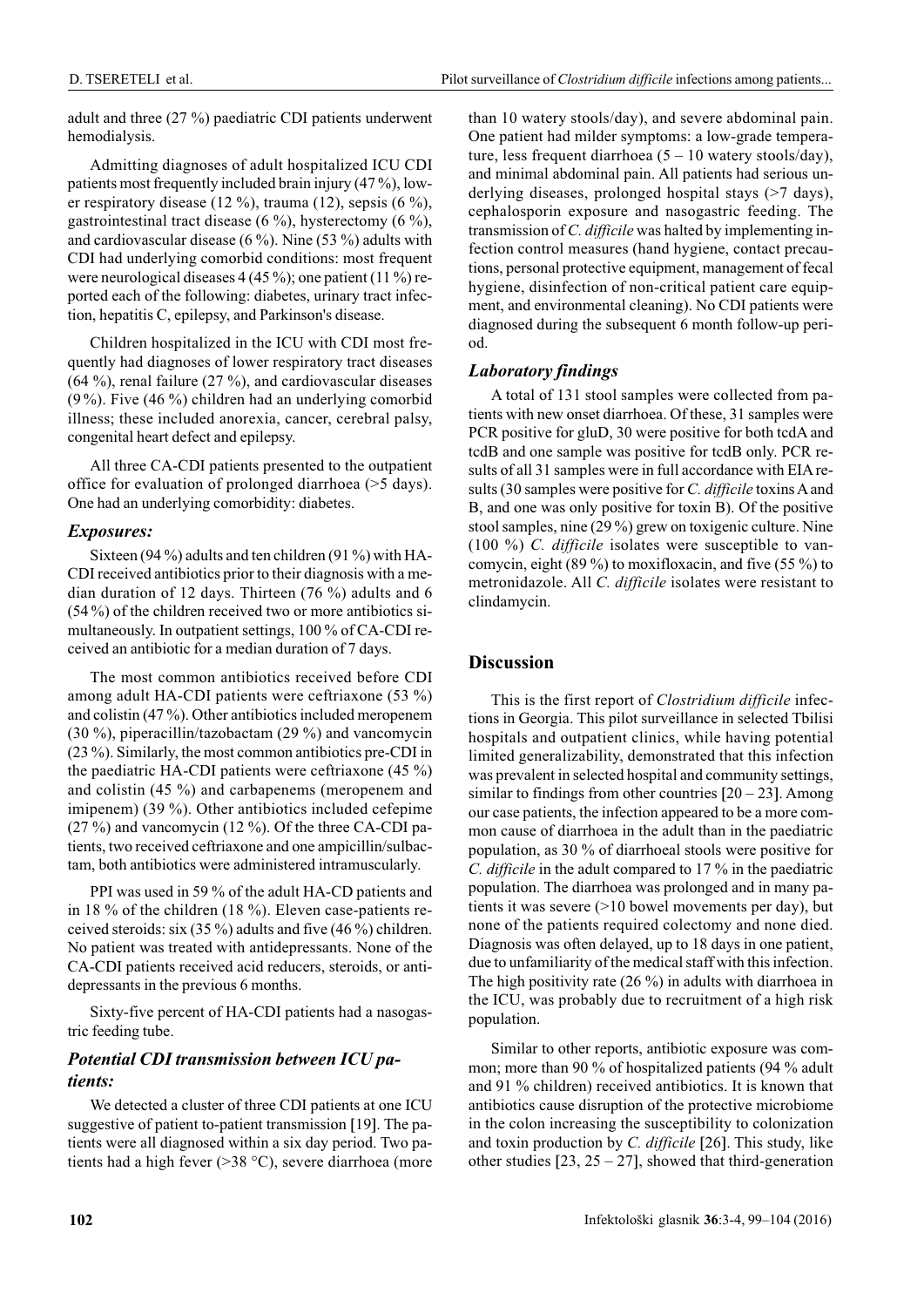cephalosporins were the most common antibiotic used before CDI; colistin use was also common. A case-control study will be needed to evaluate the risk of this class of antibiotics for development of CDI. The study also showed that the simultaneous use of two or more antibiotics was common and this is known to be associated with an increased risk of CDI [28]. The use of PPI is also common in adults with HA-CDI, recent meta-analysis has shown that the use of PPI with antibiotics is associated with an increased risk of CDI in hospitalized patients [29].

Several hospitalized patients received tube feeding and there was potential transmission between three patients in one of the ICUs. Acquisition of the organism occurs through the oral-fecal route; transmission is facilitated by contamination of the hospital environment and healthcare workers hands [30]. Reducing the burden of the infection will therefore require: 1) early identification of patients and isolation, 2) appropriate hand hygiene by healthcare workers, 3) environmental cleaning with sporicidal agents and most importantly 4) reducing unnecessary exposure to antibiotics.

This pilot study allowed our laboratory to develop and use various tests such as EIA and PCR for the diagnosis of CDI and to gain experience in trying to culture the organism for antimicrobial sensitivity testing. The ability to culture the organism was less successful than expected and will need to be further evaluated. Future testing will be needed to identify the circulating C. difficile strains in Georgia. In addition, continued education of medical staff on this disease will be needed to identify those patients who need treatment and isolation to prevent transmission in the healthcare setting. We are also planning on educating the Georgian clinical microbiological laboratories on methods for the diagnosis of CDI through testing stool by EIA and PCR. NCDC's Lugar laboratory will continue to conduct laboratory testing of CDI suspected patients until testing is implemented by microbiology labs.

## Conclusions

While the actual burden of CDI in Georgia has not been determined, this pilot surveillance study suggests that C. difficile is a common cause of diarrhoea in hospitalized and community patients with recent exposure to antibiotics in Georgia. Given international experience on its significance as a public health problem, it highlights the need to improve the knowledge of medical providers regarding the burden of this infection. It also supports the need to implement methods for testing by the clinical microbiology laboratories. Future surveillance will focus on identifying the circulating strains beyond Georgia in the Caucasus region.

#### Acknowledgements

We would like to thank L. Clifford McDonald, MD, Centers for Disease Control and Prevention for his advice and input.

We would like to express our gratitude towards the administration and medical staff of the hospitals and outpatient clinics, which participated in the study.

#### Financial Support

The research study described in this article was conducted in the frame of the International Science and Technology Center (ISTC) project #G-1759, with support of Biotechnology Engagement Program (BTEP) of US Department of Health and Human Services and International Science.

### Conflict of interest

None.

## References

- [1] Zhang S, Palazuelos-Munoz S, Balsells EM, Nair H, Chit A, Kyaw MH. Cost of hospital management of Clostridium difficile infection in United States-a meta-analysis and modelling study. BMC Infect Dis 2016; 16: 447.
- [2] Zhang D, Chen J, Zhan H, Huang Y, Chen S, Law F, et al. Clostridium difficile-associated clinical burden from lack of diagnostic testing in a Chinese tertiary hospital. J Hosp Infect 2016; 94: 386–388.
- [3] Samonis G, Vardakas KZ, Tansarli GS, Dimopoulou D, Papadimitriou G, Kofteridis DP, et al. Clostridium difficile in Crete, Greece: epidemiology, microbiology and clinical disease. Epidemiol Infect 2016; 144: 161–170.
- [4] Czepiel J, Kêdzierska J, Biesiada G, Birczyñska M, Perucki W, Nowak P, et al. Epidemiology of Clostridium difficile infection: results of a hospital-based study in Krakow, Poland. Epidemiol Infect 2015; 143: 3235–3243.
- [5] Burke KE, Lamont JT. Clostridium difficile infection: A worldwide disease. Gut Liver 2014; 8: 1–6.
- [6] Gabriel L, Beriot-Mathiot A. Hospitalization stay and costs attributable to Clostridium difficile infection: a critical review. J Hosp Infect 2014; 88: 12–21.
- [7] Kim YS, Han DS, Kim YH, Kim WH, Kim JS, Kim HS, et al. Incidence and clinical features of Clostridium difficile infection in Korea: a nationwide study. Epidemiol Infect 2013; 141: 189–194.
- [8] Lin YC, Huang YT, Lee TF, Lee NY, Liao CH, Lin SY, et al. Characteristics of patients with Clostridium difficile infection in Taiwan. Epidemiol Infect 2013; 141: 2031–2038.
- [9] Balassiano IT, Yates EA, Domingues RM, Ferreira EO. Clostridium difficile: a problem of concern in developed countries and still a mystery in Latin America. J Med Microbiol 2012; 61: 169–179.